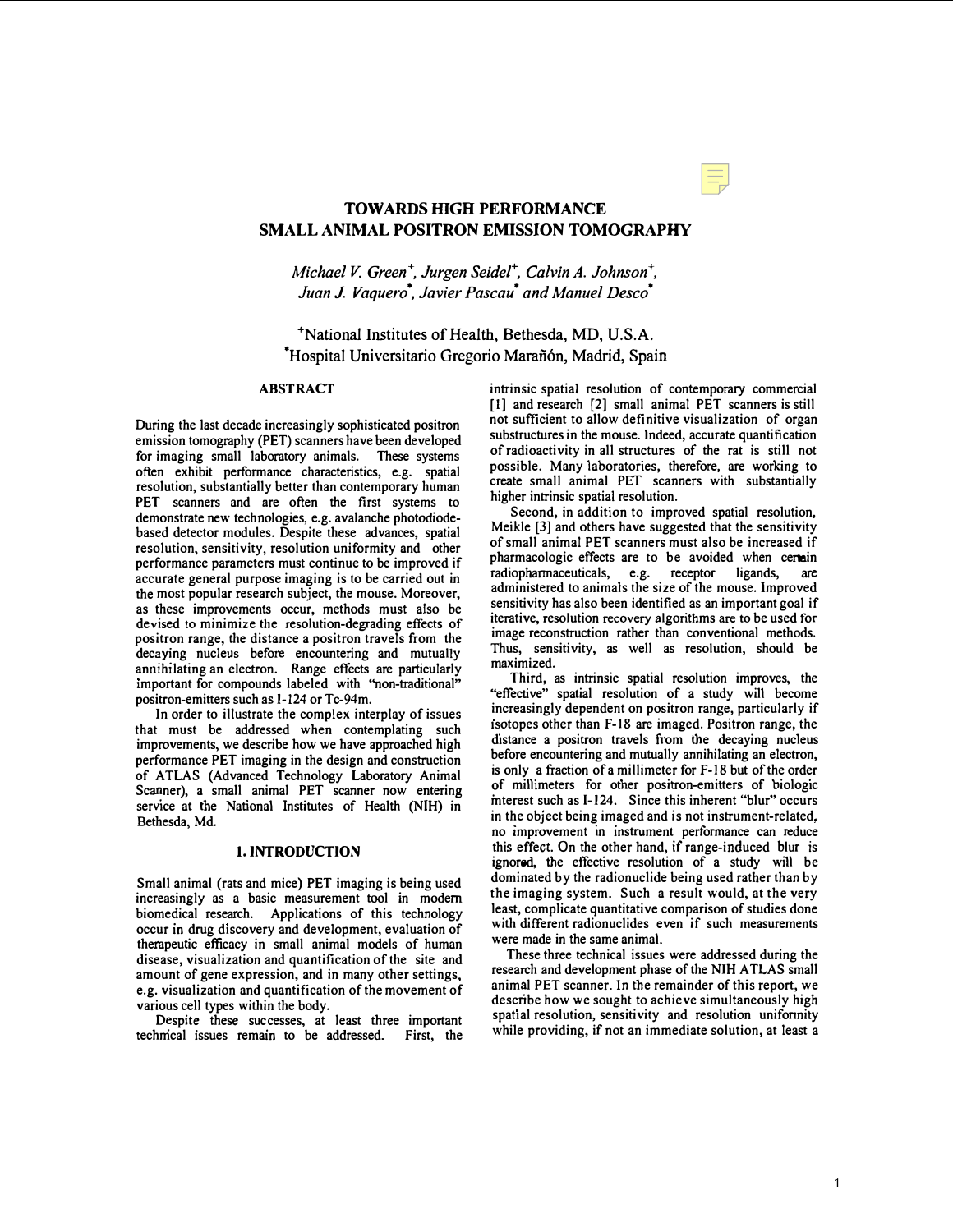platfonn for investigating potential solutions to the positron range problem.

# 2. METHODS AND MATERIALS

# 2.1. Design Considerations

Spatial resolution can be improved by reducing the crosssectional dimensions of the entrance face of the individual scintillation crystals that usually comprise ring-type PET scanners and/or by computational methods (described below). The smaller the entrance cross-section of each crystal the higher the intrinsic spatial resolution. This strategy fails when the amount of light collected from the crystal, usually from one end, is too small to allow reliable localization of the gamma ray interaction to that crystal.

Sensitivity can be increased by bringing opposing detector modules closer together (decreasing ring diameter) and by making each scintillation crystal long in the radial direction so as to present a large thickness of scintillator along the photon flight path (enhancing the probability of absorption). This strategy fails when the increase in crystal length and decrease in ring diameter causes radial spatial resolution to degrade rapidly with increasing radial distance from the geometric center of the system. This phenomena, known as the depth-of-interaction (DOI) effect, is present in all ring-type PET scanners but is particularly acute for ring diameters appropriate for small animals.

Positron range "blur" originates in the animal and not in the scanner so hardware solutions to this problem are not available. Instead, recent work has indicated that instrument-induced resolution loss and, theoretically, positron range resolution degradation can be reduced significantly by using statistical reconstruction methods that incorporate an a priori mathematical model of the imaging process. If such algorithms are provided with a model that incorporates both instrument and positron range resolution degradation, resolution losses from both of these sources should be reversible to some degree. This strategy fails when the statistical quality of the acquired image data is relatively poor (resulting in excess noise in the reconstructed images) or when the magnitude of the computatiorial task exceeds available computing resources (a real possibility when using statistical methods).

Given this set of requirements, we determined that the detector array should consist of "phoswich" detector modules made up of two layers of different scintillators. This strategy provides two levels of depth information that allows the detector modules to be moved closer together increasing sensitivity while reducing radial resolution degradation. At the same time, relatively long scintillator elements can be used that also increase sensitivity.

Finally, provision was made to off-load acquired data sets over the internet to a very large scale Beowulf-type computer cluster. With this capability, image data could be reconstructed routinely with the 3D ordered subset

expectation maximization (OSEM) resolution recovery algorithm. When combined with the already good intrinsic spatial resolution of the scanner, effective spatial resolution should approach the mouse requirement. Thus, this computational capability was included as an integral part of the design strategy to increase spatial resolution. Accordingly, the instrument point response function is routinely included in the reconstruction algorithm for all F-18 studies but refinements to this model that include other effects, e.g. positron range broadening for other radionuclides, are also being studied.

# 2.2 The ATLAS Small Animal PET Scanner

The actual ATLAS scanner consists of 18 lutetium (LGSO) and gadolinium (GSO)-based phosphor-sandwich (phoswich) detector modules arranged around a ring 11.8 cm in diameter. Each module is comprised of a 9 x 9 array of 2 mm square x 15 mm deep phoswich elements (2.25 mm pitch), each of which is composed of a 7 mm long LGSO crystal optically glued end-on to an 8 mm long GSO crystal. The GSO end of the crystal bundle is optically glued to a miniature position-sensitive photomultiplier tube. The scintillator of-interaction (or depth) is identified by measuring the decay time (LGSO: 40 ns, GSO: 60 ns) of the light pulse of each event. With this technique it is possible to have a substantial total crystal depth (I5 mm) while at the same time having (two) apparently short crystal segments.

The eighteen ATLAS detector modules are combined mechanically and electrically into groups of three to fonn a total of six sectors. The signals Originating from the ATLAS sectors are fed to a data acquisition system supplied by A & D Precision Co. (Newton, MA 02460, USA). The system consists of six charge integrating ADC modules [4] with custom modifications to facilitate identification of scintillation decay times, one scaler module, a custom coincidence logic controller, and a high speed PCI- bus interface card. The controller detects



Figure 1. The NIH ATLAS small animal PET scanner. The gantry, animal imaging bed and electronics enclosure are on the left, the operator console on the right.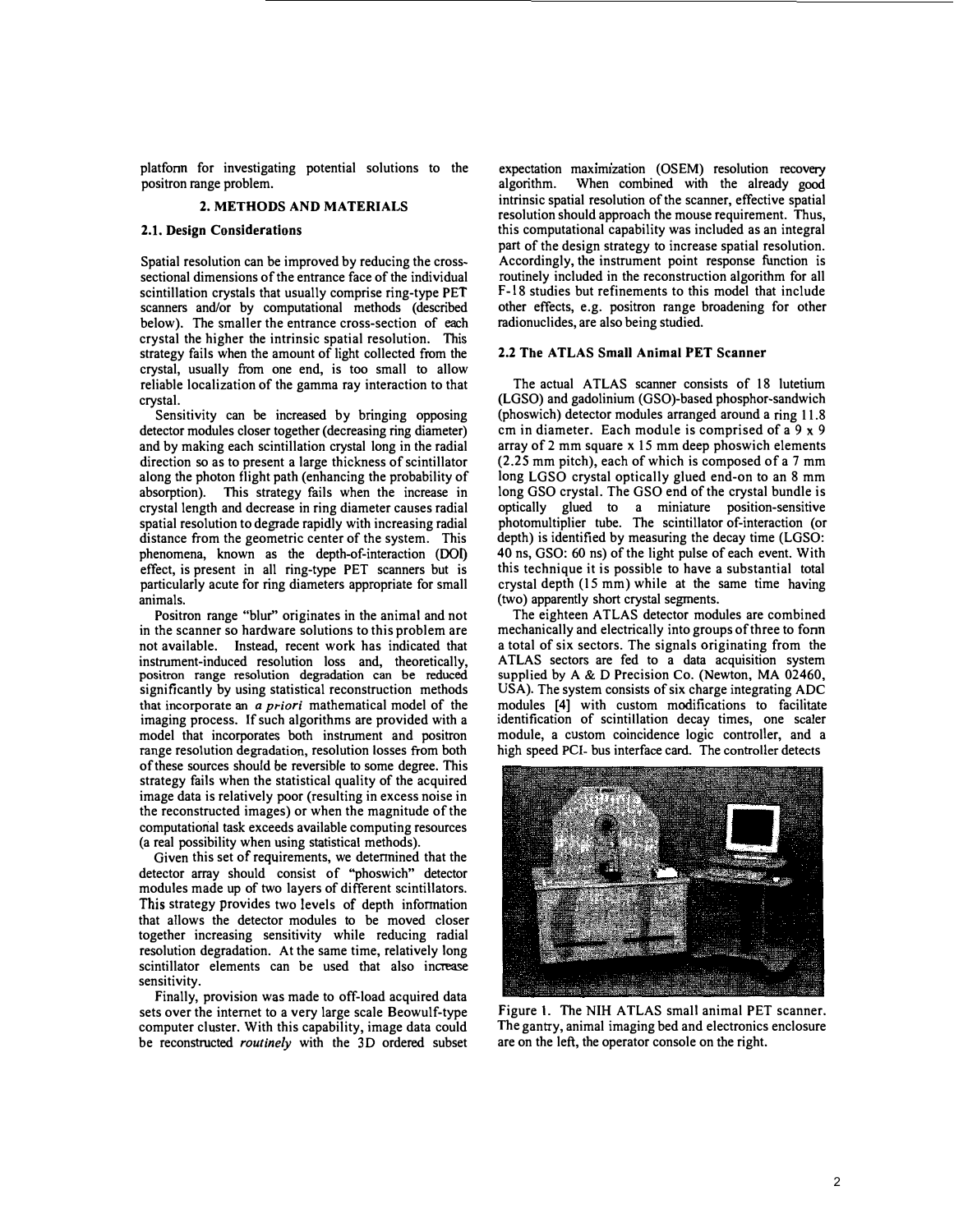<span id="page-2-0"></span>coincidences between sectors and initiates signal integration and ADC read out. The data are collected by two alternating 128 kB memory buffers on the PCI-bus card in a dual-processor PC operating under the Linux OS. The data acquisition system, power supplies, motor controllers and drivers, and computer are all housed in the wood-paneled enclosure shown in Figure I. The aperture of the A TLAS scanner is eight-cm in diameter with a useful transverse field-of-view of six cm and an axial field-of-view of two cm.

The user can initiate two kinds of image reconstructions: filtered back projection on the local ATLAS computer or iterative, resolution recovery 3D OSEM reconstruction on the remote cluster. If remote reconstruction is selected, ATLAS can again be used for data collection once the acquired data set has been sent by network to the cluster. During off-site reconstruction, the status of the reconstruction is periodically updated and displayed to the user by the ATLAS user interface. When completed, the reconstructed images are automatically returned to the ATLAS computer over the network for display and analysis.

## 3. RESULTS

#### 3.1 ATLAS Performance

#### Spatial Resolution and Resolution Uniformity

The three major technical design goals for ATLAS were verified by measurements made on the completed system. First, A TLAS was intended to exhibit an intrinsic spatial resolution compatible with imaging animals the size of rats and mice  $($  < 2-mm). The apparent FWHM width of a 0.5 mm Na-22 source located at the geometric center of the aperture was 1.8 mm.

Second, radial resolution declined by 25% for a source placed 1.5-cm off-axis and by 44% for a source 3-cm offaxis, the edge of the effective field-of-view. The significance of these values cannot be readily judged, however, without knowing the behavior of a geometrically similar system without DOl capability. Accordingly, the variation of radial resolution with radial position for ATLAS is shown in Figure 2 compared to three simulated lutetium oxyorthosilicate (LSO) scanners with different length LSO crystals and no depth-of-interaction capability. Other than differences in crystal length, the geometry of the simulated LSO machines is identical to ATLAS. Note that ATLAS has nearly the same resolution variation as an LSO scanner with 7-mm long LSO crystals even though the total crystal length of the ATLAS phoswich elements is 15-mm.

#### Central Point Source Sensitivity

Third, the system was designed to exhibit a high central point source sensitivity (CPSS) through use of relatively long phoswich crystal elements and a small ring diameter. CPSS was measured to be 1.8% for an energy window of 250-650 keY. Note that ATLAS has twice the sensitivity of the simulated 7-mm LSO scanner.

#### 3D OSEM Resolution Recovery Image Reconstruction

Figure 3 shows the result of reconstructing a data set with the 3D OSEM algorithm supplied with a Gaussian model of the instrument point response function. Each of the images shown in the Figure is of the same transaxial section of the rat head after uptake by the brain of F-18 fluoro-deoxyglucose. The bright, arc-shaped structure covering the upper surface of the brain is the cortex.

The only difference between these three images is the number of iterations (or estimates) the algorithm was allowed in attempting to estimate the true activity distribution. Inspection of these images clearly demonstrates resolution improvement with increasing iteration number. Quantitative analysis also confirms that spatial resolution is better in the high iteration 3D OSEM reconstructions than in images reconstructed with filtered backprojection.

TABLE 1. ABSOLUTE CENTRAL POINT SOURCE SENSITIVITY

| Threshold  | LSO          | LSO             | LSO             | ATLAS 15mm                | Phoswich |  |
|------------|--------------|-----------------|-----------------|---------------------------|----------|--|
| (keV)      | 7 mm         | $10 \text{ mm}$ | $15 \text{ mm}$ | S*                        | M*       |  |
| 100<br>250 | 1.3%<br>በ.ዓ% | 2.1%<br>1.5%    | 3.2%<br>2.4%    | 2.8% 2.7%<br>$2.0\%$ 1.8% |          |  |

5\*: simulated; M\*: measured.



Figure 2. Radial resolution vs. radius for different scanners. ATLAS-S: simulated ATLAS results; ATLAS-M: measured ATLAS results.